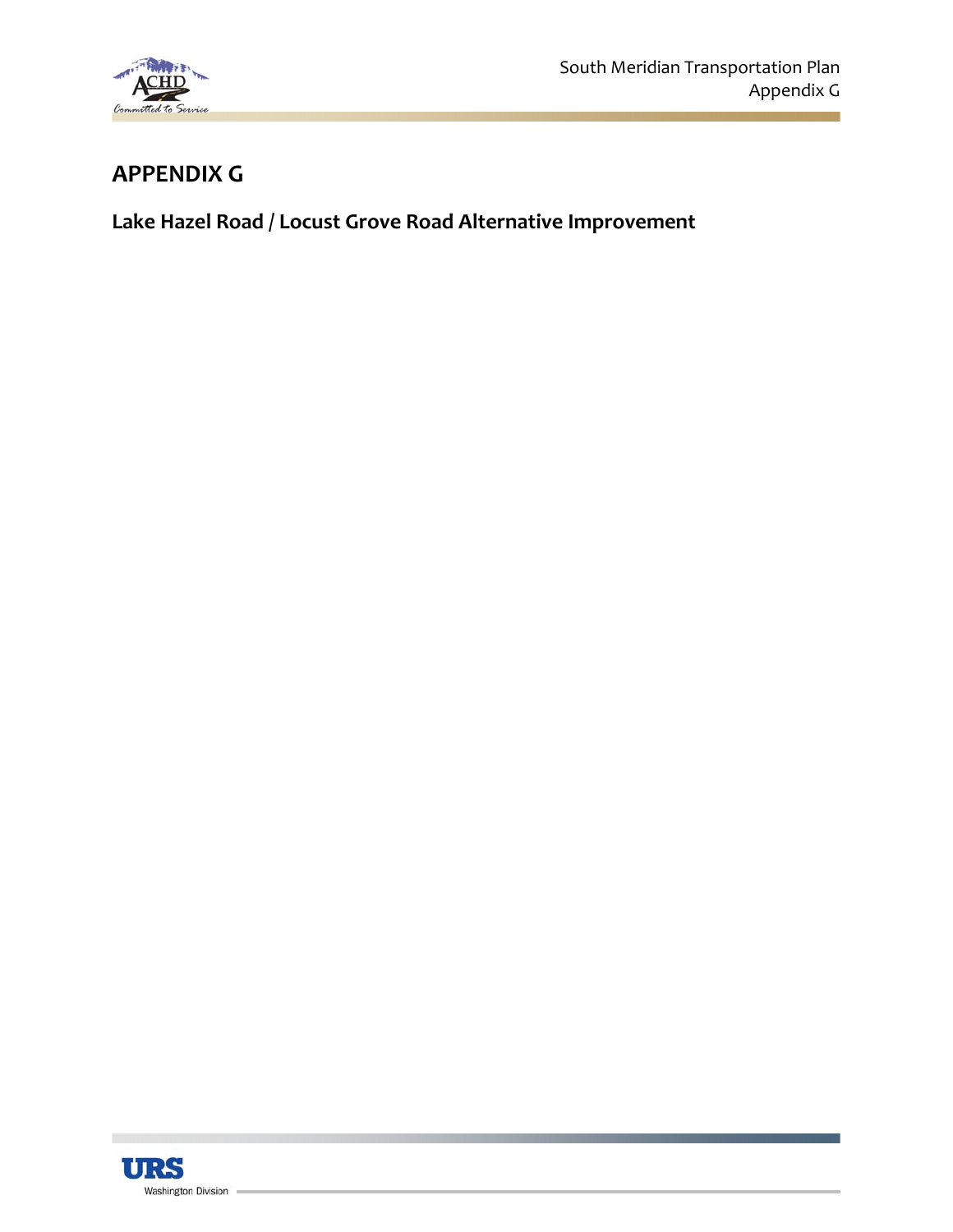

## **Background**

The Lake Hazel and Locust Grove (LH/LG) intersection is identified by the Meridian Comprehensive Plan as the location of a *"Mixed-Use – Community Neighborhood Center."* This intersection is the centerpiece of a 900-acre project that Brighton Corporation has been planning for several years, both internally and through the South Meridian Comprehensive Plan Amendments.

Brighton studied a wide range of concepts for an alternative to the typical 3-lane by 5-lane intersection proposed at Lake Hazel & Locust Grove by the long-range transportation plan. The effort was focused on finding the best option to balance traffic needs with a pedestrian-sensitive village—in harmony with the Comprehensive Plan's *"Neighborhood Center"* designation. Among the many options considered, the arterial couplet concept proposed in Peter Calthorpe's *Urban Network* appeared to address the objective of moving traffic through a mobility corridor while providing a "village" environment immediately adjacent to the arterial roadways. **Figures G-1 and G-2** illustrate this concept.

## **The Concept**

- Lake Hazel divides into a couplet through the Village Center
- Locust Grove remains two-way, creating a north/south *"Main Street"*
- All other streets are two-way
- *"Main Street Commercial"* fronts Locust Grove between the split lanes of the Lake Hazel *"couplet"* and extends one block both north and south
- Mixed-use (office/retail/residential) fills out the Village Center surrounded by mediumto high-density residential uses *[per the City's plan @ transit-supportive densities]*
- Traffic signals will be required at each of Locust Grove's two intersections with Lake Hazel
- Modern Roundabouts, designed and sized to accommodate projected traffic volumes, *"frame"* the Village Center E/W and N/S
- The Roundabouts provide an alternative turning movement—or by-pass—of the Village Center's signalized intersections

## **Conclusion**

Much work and analysis is still to be done to validate the concept. Brighton's objective is to keep the intersection options open so that as detailed project planning occurs in the future consideration may be given to alternatives to the standard 3-lane by 5-lane intersection.

The research effort included trips to view examples of the couplet concept. Valuable project information may be provided from similar developments in San Elijo Hills, California, Daybreak, Utah and Issaquah Highlands, Washington.

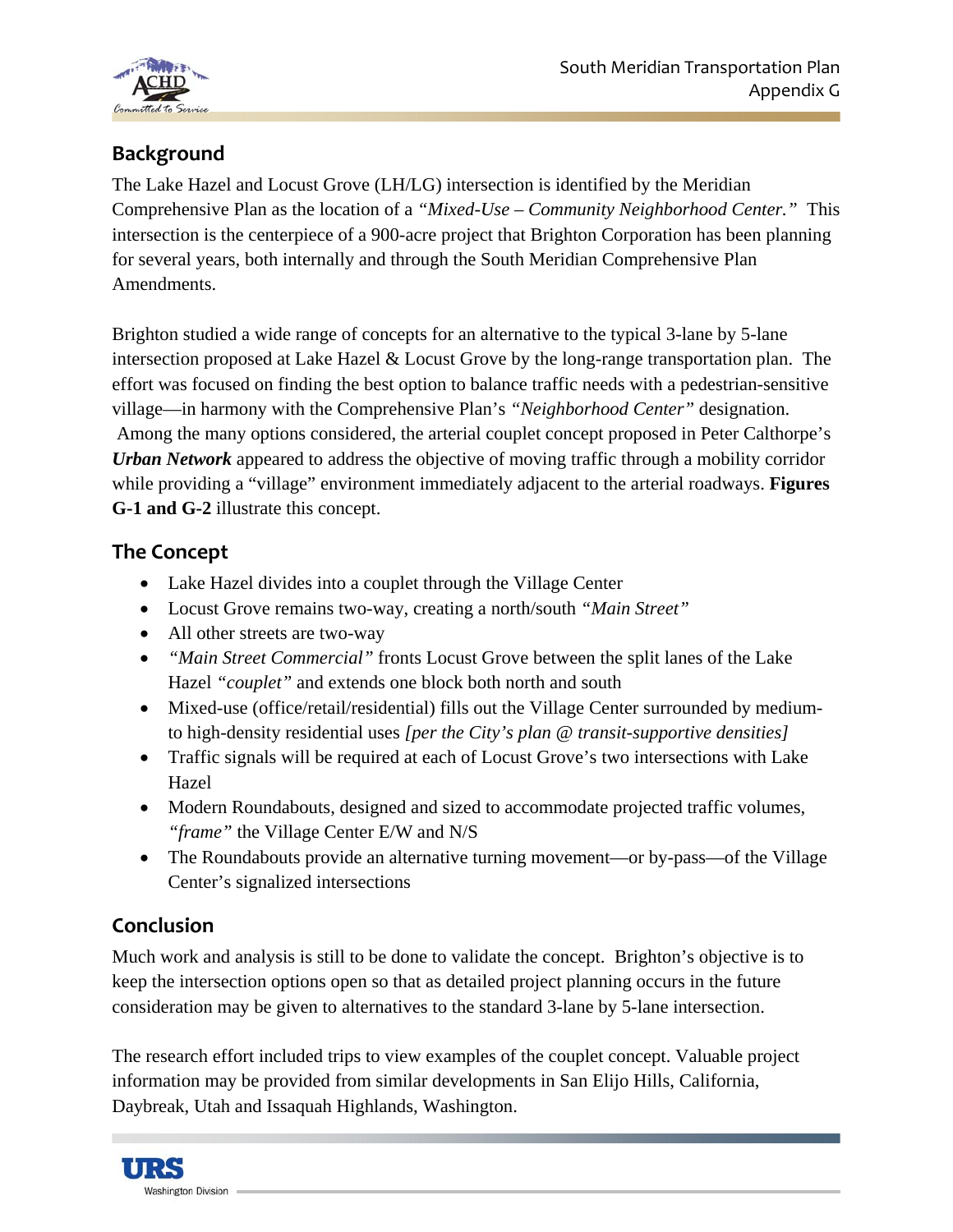



**Figure G‐1. Lake Hazel / Locust Grove Arterial Couplet Intersection Concept**